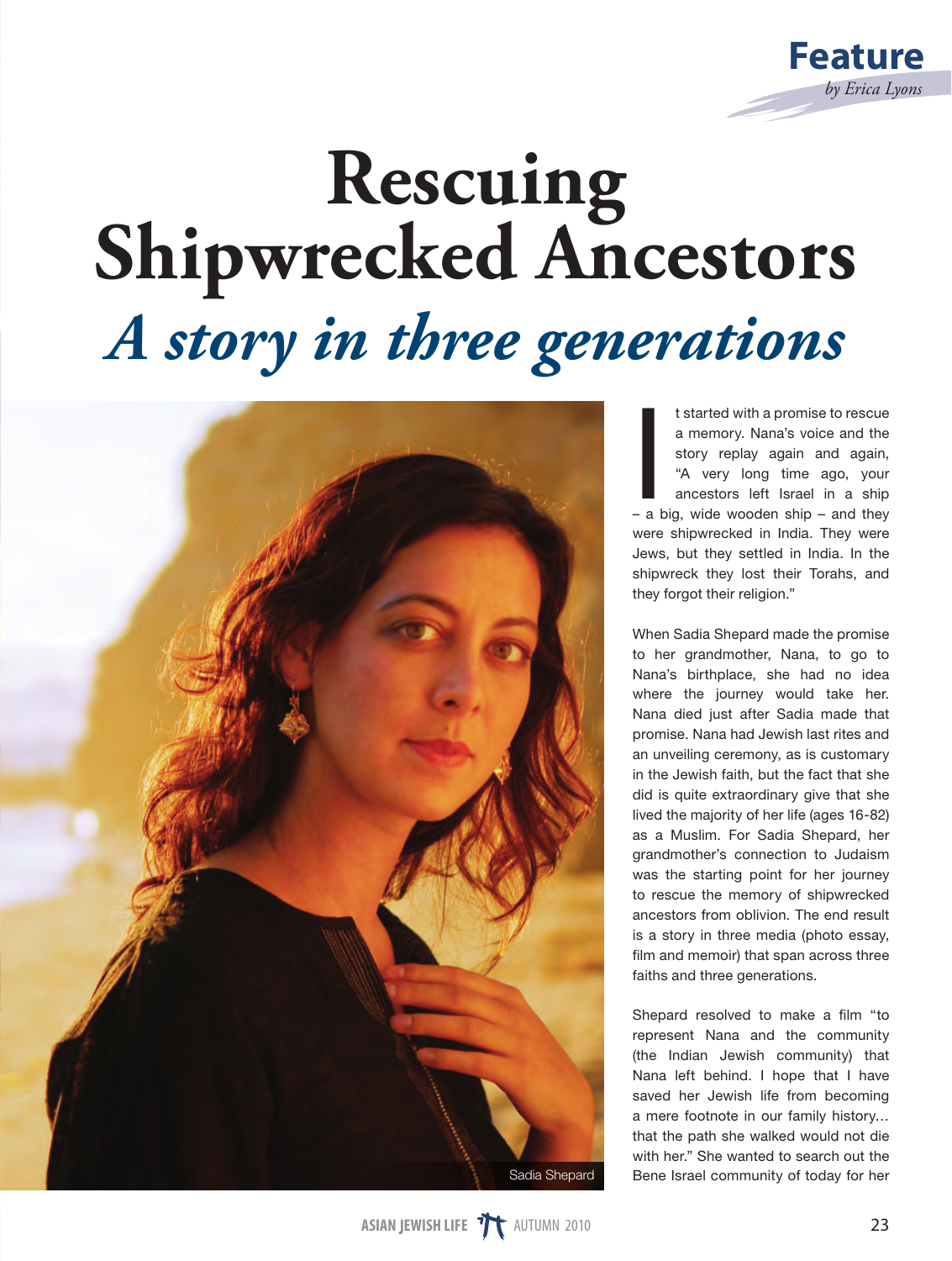

grandmother, fearing that one day it would be no more. With reports of mass emigration to Israel and intermarriage, it seemed the community was possibly at risk of becoming not only a footnote in Shepard's family heritage but in Jewish history as well.

Shepard was India-bound on a Fulbright scholarship to make the film, *In Search of the Bene Israel,* when the photo essay and the book, *Girl from Foreign*, grew out of the same creative process, delving into different aspects of the same story. Shepard explains that *Girl from Foreign*, in a narrative format, was less linear and gave her the ability to express a much more personal side to the story.

Her grandmother's story began in India, where she was born into a Bene Israel family. She was known as Rachel Jacobs, a part of her life locked away. Sadia Shepard knew her as Nana, others by the name Rahat Siddiqi. When she secretly married a Muslim man who was both a friend to the family and her father's business partner, at the age of 16, she left her family, her faith and her name behind. Soon, just prior to the partition, she was to leave her country behind as well. To modern sensibilities it may seem impossible to imagine marriage completely divorcing a person from her prior life. Shepard explains that this needs to be understood within the historical context, a woman in her grandmother's time and culture and in native India often left her own family to join that of her husband.

To Shepard this was a great love story unlikely to occur today because of many factors including the political climate in India/Pakistan and the growing tension between Muslims and Jews. Likewise she also indicated that due to the decline in the Jewish population in India, the community is placing a greater importance on marrying within the faith.



She explains that in her grandmother's world, Muslims and Jews were friends, neighbors and business partners. It was a moment of great social mixing.

When Nana married she agreed to raise her family as Muslim but her husband promised her a Jewish burial. In her final years, Shepard says, "Nana worried endlessly about the decision she had made to marry outside her faith…about whether life as a Muslim meant she could not die as a Jew as her husband had promised." She began to reconnect with the American Jewish community and attend synagogue services in her adopted home in Florida.

The title of the book, *Girl from Foreign*, rings throughout the narrative. As Shepard explains, 'from foreign' is a common phrase used in India to describe outsiders. Nana, returning to Judaism in her final years, a woman originally from India's ancient Jewish community that had migrated to raise her Muslim family in Pakistan and

then emigrated to the United States to be near her Muslim daughter with a Christian husband and mixed children, would have been quite foreign sitting in her southern Florida synagogue.

As is clear, Nana would have been that 'girl from foreign' several times throughout her life, including in the Boston suburb where she helped raise Sadia Shepard and her brother and in Pakistan where she was a Jewish Indian member of a large Muslim household. Shepard herself, the product of a mixed race marriage and mixed faiths, was perhaps 'that girl' in Boston and certainly was 'that girl' as she wandered around India in search of her grandmother's Bene Israel roots. As she says of the experience in India, "I can be pegged for an outsider right away…I am invisible." This is a sentiment that could have been shared by her grandmother as well.

The concept of 'from foreign' on so many layers, Shepard explains, "is a reference to myself, my grandmother, my mother,

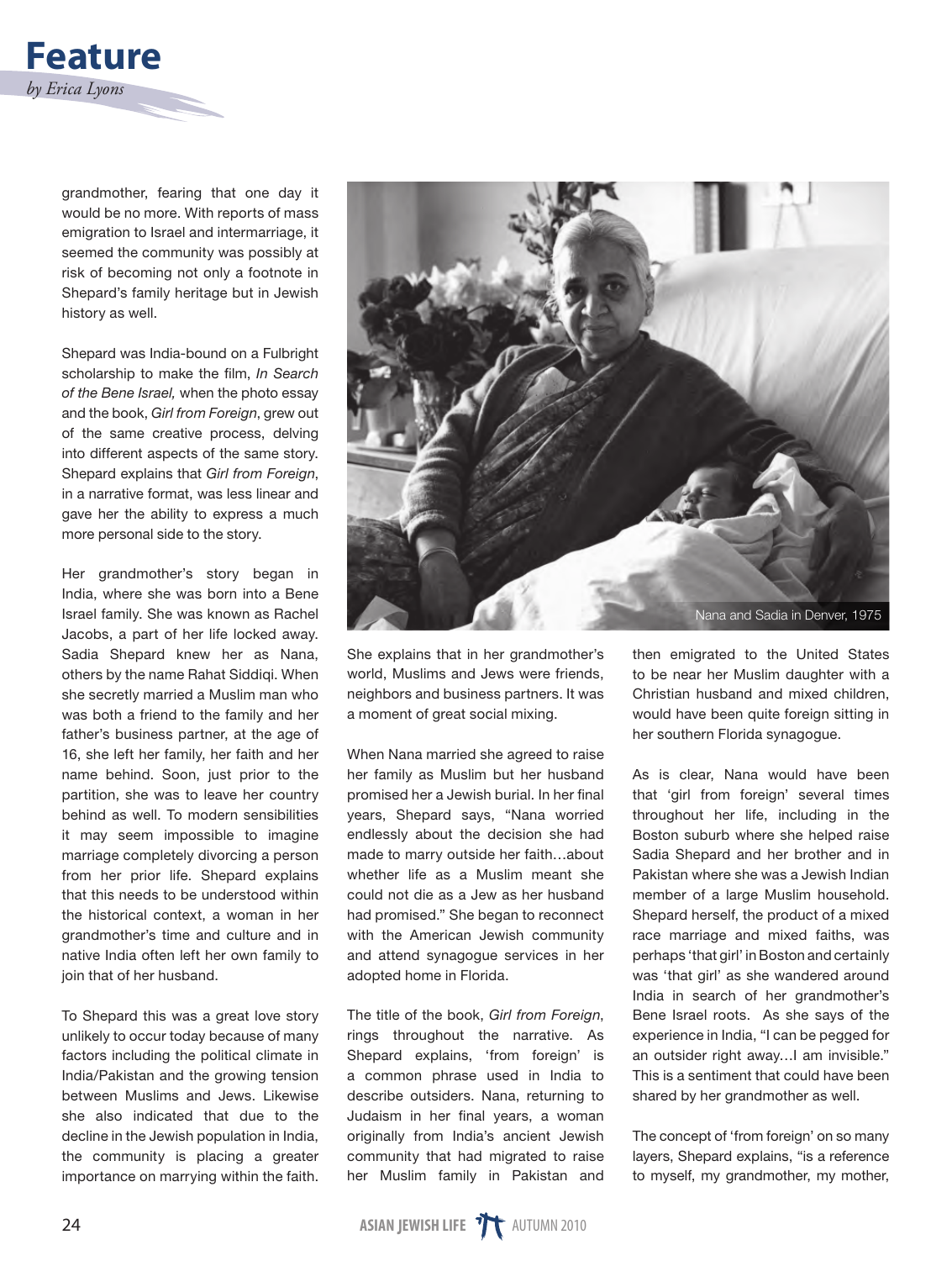



our cultural confusion – being lost in translation." Shepard's own mother, a Pakistani, Muslim exchange student was 'that girl' in the 1970s in the United States. That being said, Shepard's mother and father, in a very 70s manner, were able to fashion their wedding by choosing parts from both of their faiths. She was not a product of her own mother's, Nana's, generation forced to leave her girlhood self behind. Their marriage was a great blend of both cultures.

When Shepard first discovered that her grandmother was Jewish, she remembers, "being fascinated by this idea." The fascination was perhaps more with the discovery that someone you love had an entire identity that you know nothing about. This new layer of identity led Shepard to ask how alike and how different the three religions were. She often refers to her grandmother, who helped raise her, as her third parent and speaks fondly of interfaith discussions at her kitchen table with three parents representing three faiths. She remarks that it was the America of the 1970s where people were embracing multiculturalism that made this type of dialogue and blended family possible.

Shepard acknowledges that she asked herself at one stage, "Can I choose between these faiths and traditions? Did I need to? Did I have a choice?" She grew to appreciate the "blessing of being accepted by multiple traditions." Today she asserts, "I no longer feel the need to define myself as one thing. I am equally tied to multiple traditions."

Reflecting on arriving in modern Mumbai, Shepard now proudly states, "Bombay has become a home to me. I can feel Nana's presence. Her house is still there. It is part of the iconic architecture. Bombay is a reminder that these aren't just stories." She remarks on the fortune of having had the opportunity to take the journey. She acknowledges that even though time, culture and place defined the course of her grandmother's life, Shepard herself

was not bound by such restrictions. Modern time, place and culture allowed her to travel throughout India to make her film, freedoms that would never have been possible for her grandmother and likely not her mother either.

Jewish Mumbai is now very different from the thriving Jewish Bombay Nana left behind when she was young. In the film, Shepard states there are only an estimated 3,500 Bene Israel left in Mumbai (approximately 5,000 in all of India). To put this number in perspective she says, "5,000 Jews within a population of one billion could easily fit in just one apartment block in Mumbai." She says she came with the assumption that the community was in decline but suggests that the story is perhaps more complicated than that and is also perhaps changing. She is careful to not suggest a surge or great renaissance but she sees the community in a difference light and applauds "the tremendous community infrastructure and organizations that maintain and strengthen ties." She sees the work of both AJJDC (American Jewish Joint Distribution Committee) and ORT (a world-wide Jewish charity with a focus on education and training) as instrumental in fostering connections.

Shepard explains that although the community initially left in mass for Israel without looking back, she sees the current community as much more fluid, able to travel back and forth between India and Israel. She suggests that India as a rising economic power will make this type of back and forth migration increasingly more feasible. She tempers her optimism though by saying, "I am not suggesting anything radical, just that the story does change slowly over time."

Shepard herself has since made many trips to India and now feels very much at home there. She is able to feel her